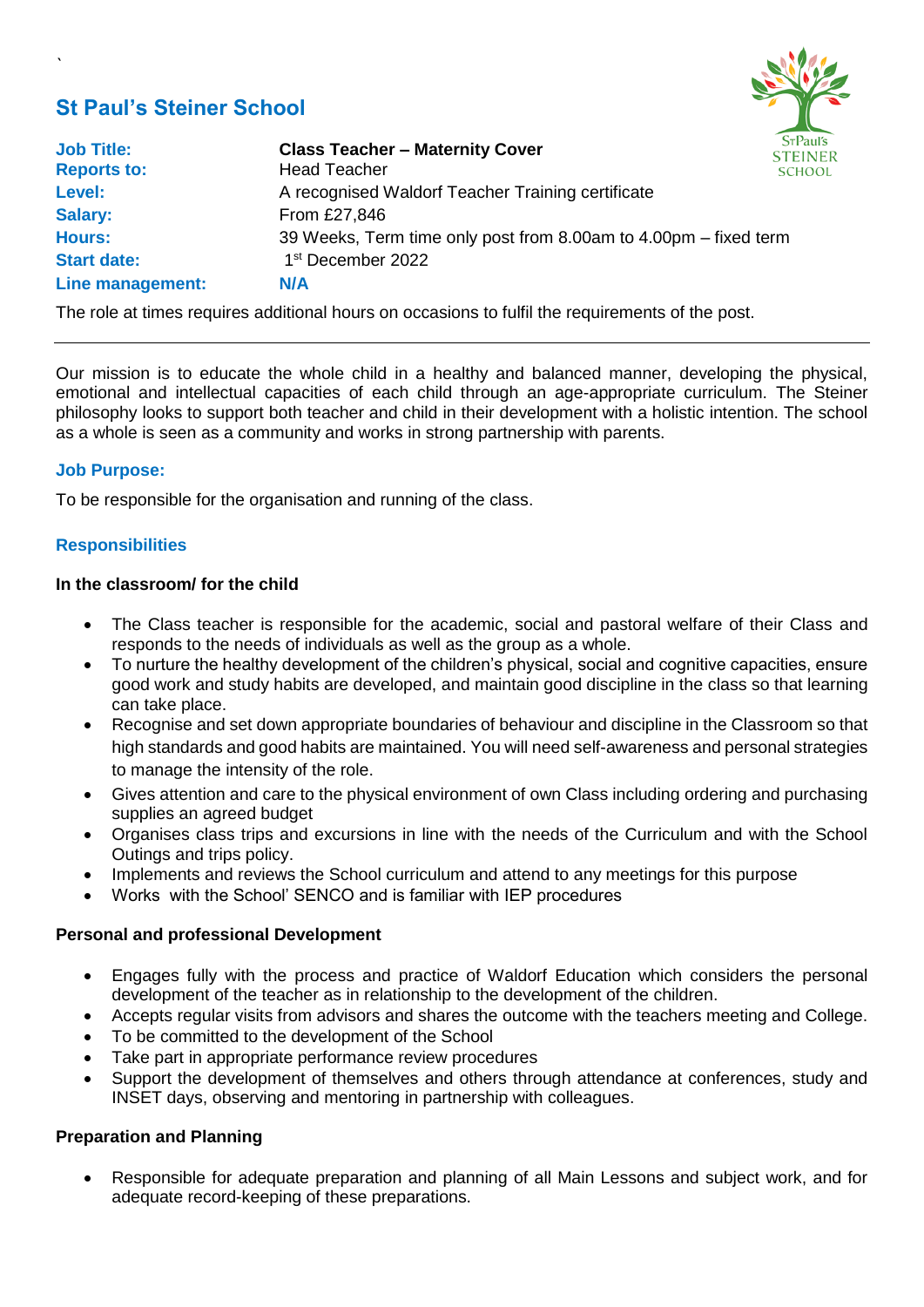# **Recording Keeping and Reporting**

`

- Ensure effective monitoring and evaluation of activities and child development and for adequate record-keeping of the progress of the children
- Mark and evaluate pupil's work and write yearly pupil reports for parents and collate them with subject teachers' reports.

## **Building a relationship with parents**

- Available for parents to discuss individual children's progress and development at regular times during the school term.
- Conducts home visits once per year
- Responsible for a Class parents' evening/ afternoon at least once per term

## **Teamwork/ School Community**

- Works co-operatively at all times with colleagues, volunteers and any other members of our community.
- Attends the weekly Class teachers meeting and, after the first year of teaching at the School, the College meeting and other meetings essential to the work
- Supports, prepares and actively participate in school assemblies, events and festivals.
- Share responsibility for supervision of all pupils during non-class hours within the school day including covering classes or other duties for absent colleagues and being part of the break duty Rota.

## **Compliance and Safeguarding**

- Stays up to date and familiar with the School' policies and procedures and ensure adherence of Statutory obligations (e.g. Health & Safety, safeguarding and child protection)
- Liaises with other agencies e.g. SSWF, Social Services, LEA, Ofsted, DoE and other Schools when required
- At all times, Class Teachers are obliged to respect professional confidentiality with regards to information about children, parents and other Teachers and staff at the School.
- Is committed to a culture of safeguarding at the school.
- Prepared to attend training courses in First Aid, SEN, Child protection etc. as deemed necessary to work with children

## **Person Specification**

- Have a commitment to a deepening understanding of Anthroposophy and the principle of Steiner Waldorf Education
- To be prepared to attend training courses in First Aid, Food and Hygiene, SEN, Child protection etc. as deemed necessary
- To have a working knowledge of Health & Safety regulations
- To have a working knowledge of Steiner Waldorf Education
- Commitment to overall self-development and particularly teaching development. Ability to be open to comment and constructive criticism on one's own work.
- Ability to be organised and systematic about one's own work load; prioritise and, where appropriate, delegate tasks.
- Ability to work on own initiative and as part of a team, recognising each member's individualities while also showing willingness to compromise and adapt according to the demands of the situation.
- Ability to be flexible and co-operative under pressure of time and the multifarious demands of school life.